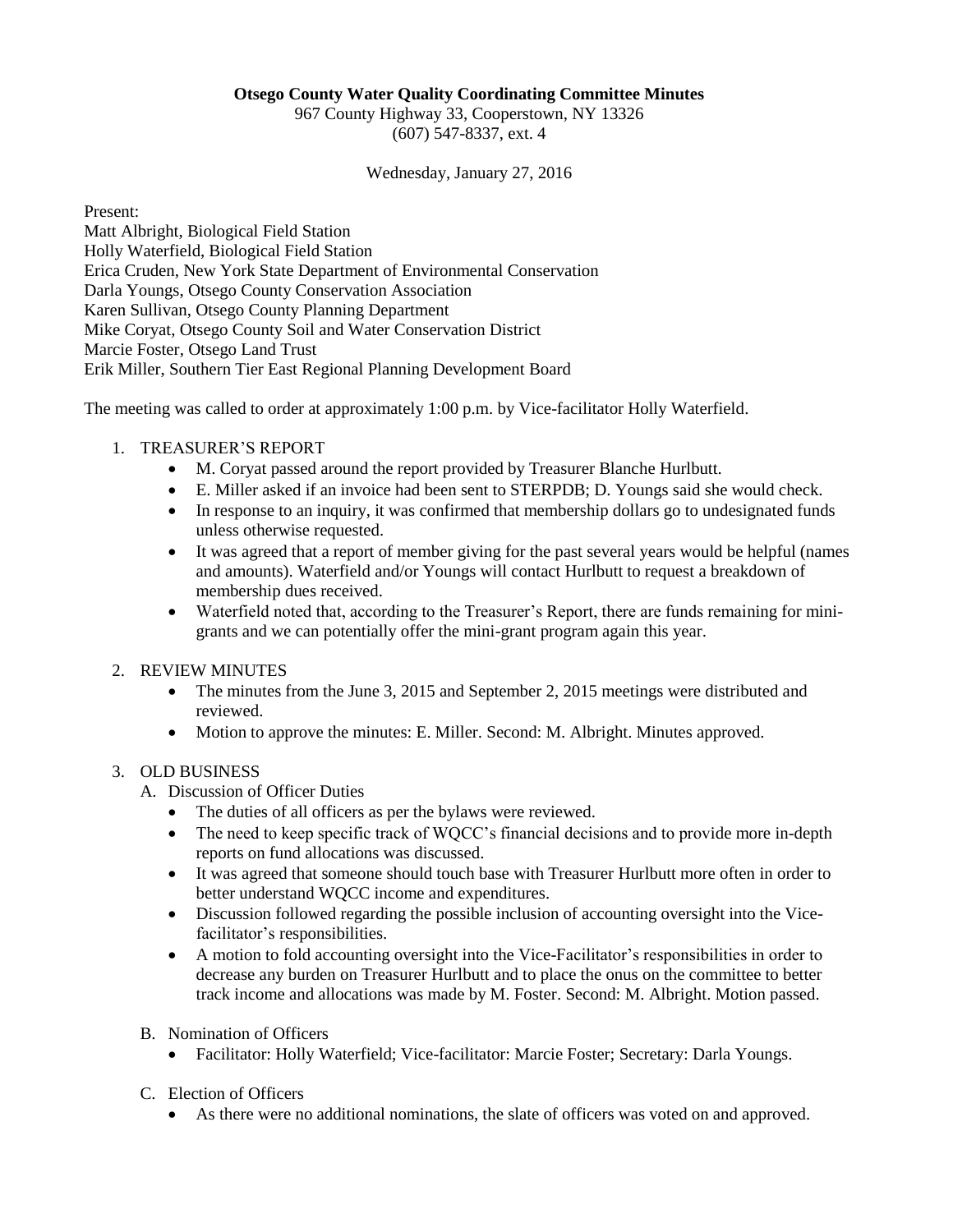- D. Potential New Member Organization and Other Interested Parties
	- D. Youngs reported on the interest of the Crumhorn Lake Association and its president, Jim May, in WQCC activities.
	- Kevin Grady has also expressed an interest in participating in WQCC when he is in town.
	- M. Foster remarked that it is incumbent upon all active WQCC member group representatives to reach out to member organizations that are not participating on a regular basis.
	- E. Miller asked if alternate meeting sites had been discussed. The Richfield Springs library and community center were offered as possible meeting locations.
	- It was agreed that WQCC had dropped the ball in 2015, having failed to meet and/or schedule presentations on a regular basis.
	- The possibility of changing locations for topic meetings was also discussed.
- E. Otsego Lakes Festival 2016
	- H. Waterfield reminded the group that this is a festival year.
	- As such, a decision needs to be made as to whether or not to hold the event this year and, if so, to form an organizing committee.
	- The OLF is typically held on the second Saturday in July in Lakefront Park.
	- The past two or three festivals have been organized almost exclusively by Waterfield and D. Youngs. New hands are needed to plan the event this year.
	- Parking issues were discussed. K. Sullivan said the County now coordinates the running of the Cooperstown trolley system and could perhaps help on that end.
	- M. Foster suggested tying the OLF in with other events, e.g. the Race the Lake marathon. Though this event is planned for a different weekend, she said, it may be an opportunity to bring in more partners and more attendees.
	- D. Youngs said she would reach out to contacts at the Clark Sports Center to discuss possible collaboration between Race the Lake and the OLF.
	- M. Albright asked if there was a way to piggyback with the blueway to incorporate both Canadarago and Otsego lakes.
	- A description of duties to organize the OLF and discussion followed.
	- There was a strong desire among those present to hold the event in 2016.
	- Discussion included: music, kids' activities, canoe/kayak/paddle boat rentals and demos, food vendors, bike rentals, presentations on alternative septic systems and by Hickling fish farm, possible launching and/or parking at Brookwood Point, Ronny Raindrop©, fliers on the trolley the day of the event, etc.
	- The decision was made to hold the event. M. Coryat, M. Foster, and K. Sullivan volunteered to join H. Waterfield and D. Youngs on the planning committee.
	- H. Waterfield will contact Eric Murdock re: alternative septic systems.
	- Other possible additions/attractions were: something to educate kids, balloon sculpture (K. Sullivan knows someone), SUNY Delhi ice sculpture, preference for two musical acts, partnering with the Otsego Lake Association and/or local historical societies for an historical component, lake history photo display (D. Youngs will talk to Tom Heitz), a fishing derby and/or tournament, vendor demonstrations, pie-eating contest, *Chief Uncas* boat tours, coordination with the *Glimmerglass Queen*, collaboration with Trout Unlimited, etc.
- F. 2016 Topic Meeting Schedule
	- It was agreed to stick with the last Wednesday of each month for topic meetings and business meetings.
	- For now, we will retain the format of two topic meetings and one business meeting quarterly.
	- H. Waterfield said help is needed in identifying and recruiting presenters.
	- Kiyoko Yakota is scheduled to present on microplastics on February 24.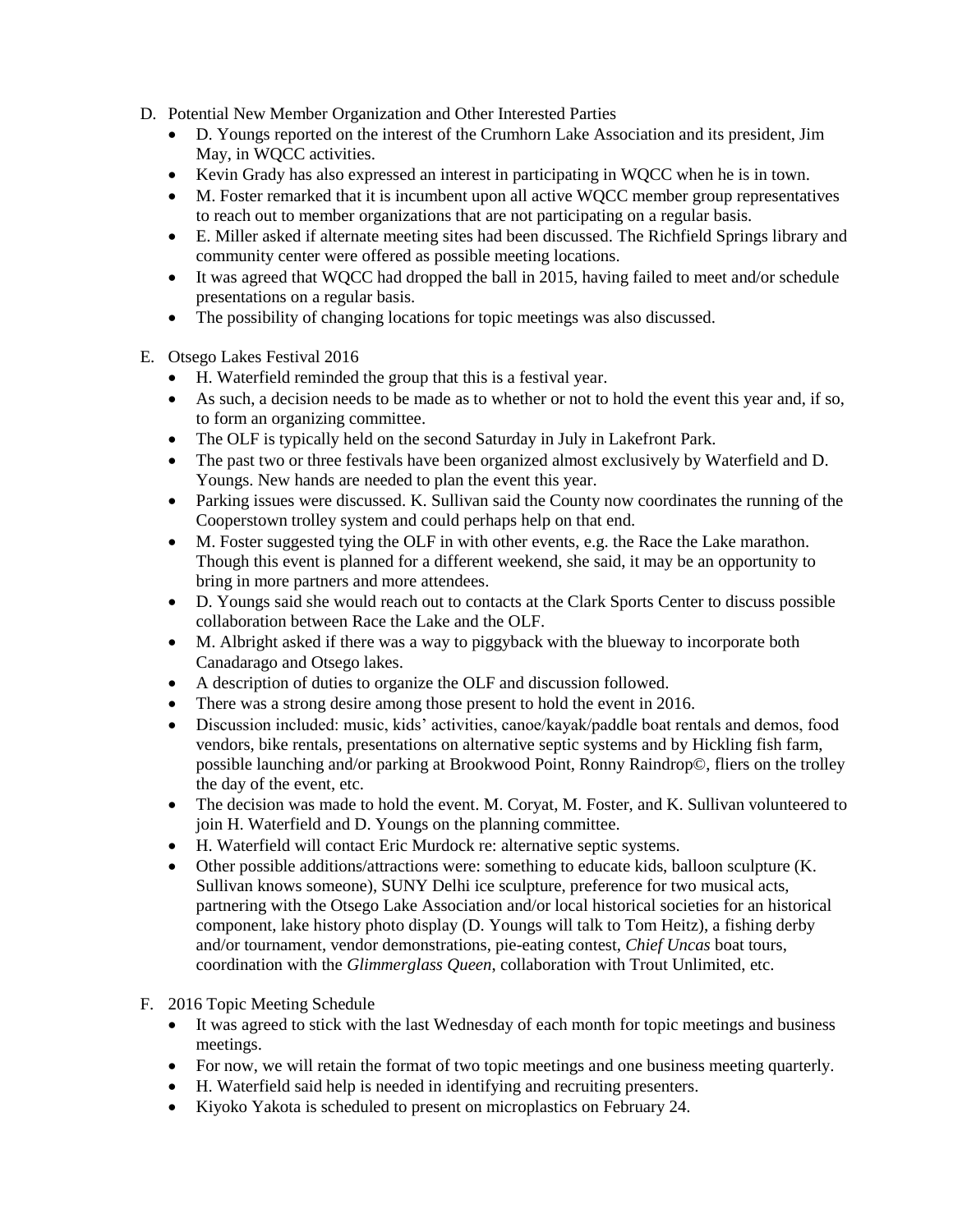- E. Miller asked if it would be possible/feasible to piggyback some of the topic meetings with other events and/or workshops.
- Partnering with the Planning Department at a different time slot was suggested. March 22 is this year's first Planning Department workshop.
- Some topics and/or partnerships that "all tie back to water" were discussed: ditching and salting trainings, salt storage, NYSERDA energy program, berm removal, vernal pools, SWCD and NRCS programs, private pond management, field trip to Pine Lake, etc.
- If no presentation can be arranged, topic meetings to be replaced by business meetings.
- 4. Sub-Committee Reports
	- Update of "A Plan for the Management of the Otsego Lake Watershed" is currently on hold, pending the State of the Lake Report.

# 5. DEPARTMENT REPORTS

- A. Biological Field Station
	- M. Albright said they are working on reports during the off-season.
	- There were nearly 500 people at the recent NALMS conference in Cooperstown.
	- The BFS is working with the Village of Cooperstown on water usage to try to XXX a zebra mussel-free system, so far not with a lot of luck, and on chemical alternatives to potassium permanganate.
	- BFS cleaned lines with vinegar none was released into the lake.
	- The level of doses of potassium permanganate used by the Village is not nearly effective enough.
	- BFS is working with the Village treatment plant to strip phosphorous out.
	- Two new master's theses on lake management (Cazenovia Lake and Grass Lake) are available on the BFS website.
	- Dan Stich is the new fisheries ecologist working at the BFS two days a week.
- B. Department of Environmental Conservation
	- E. Cruden reported that there was a Water Quality Improvement Program deadline coming up.
	- DEC is working with the Town of Butternuts on salt storage.
	- Canadarago Lake Improvement Association is considering whether to resubmit an engineering planning grant application re: sewering of the lake.
	- Cruden said she could possibly give a presentation on the new regulations affecting wine and brewery operations. The new permit is intended to help them, she said. The general permit has been fine-tuned in order to ensure septic systems can handle waste and high BOD.
- C. Otsego County Conservation Association
	- D. Youngs said she and Jeff O'Handley are working with the Otsego Lake Association and Canadarago Lake Association on grant submissions to the New York Aquatic Invasive Species Spread Prevention Grant program.
	- The AIS grants will seek funding for boat decontamination stations and steward programs for Otsego and Canadarago lakes.
	- Youngs said OCCA is also hoping to finalize a Memorandum of Understanding with the Otsego County Soil and Water Conservation District to take the lead role in the Otsego County Agricultural and Farmland Protection Plan update process.
- D. Otsego County Planning Department
	- K. Sullivan said the County had recently hosted a DEC Flood Map meeting on flood insurance.
	- FEMA is broke and flood insurance is going to rise, she said. People will see the impact over the next five years.